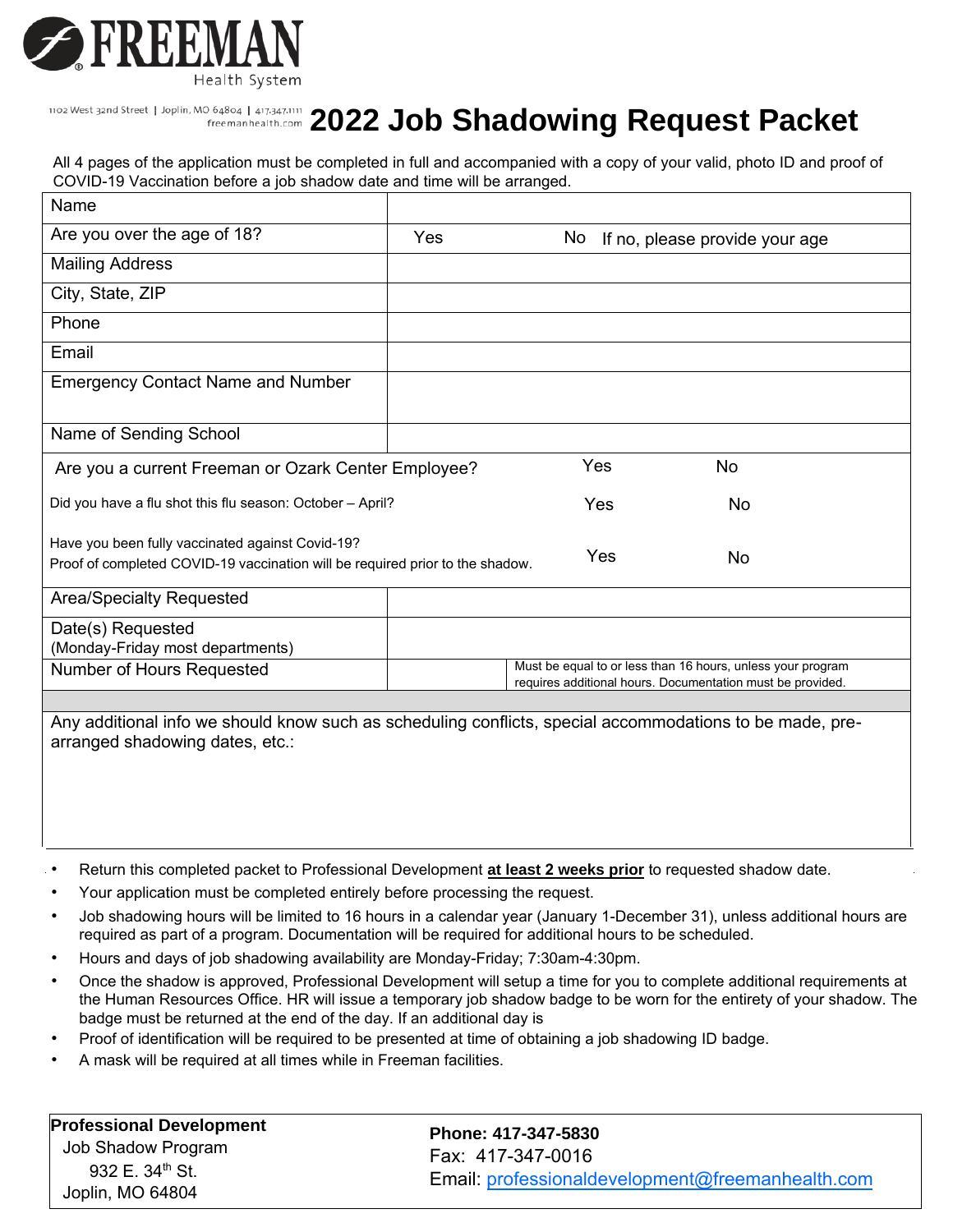# **FREEMAN HEALTH SYSTEM Confidentiality and Non-Disclosure Agreement**

I understand that Organizational Information including, but not limited to, financial, patient identifiable (including patient list), patient medical records, employee identifiable, intellectual property, financial non-public, contractual, of a competitive nature, from any source or in any form (i.e. paper, magnetic or optical media, conversations, film, etc.) shall be considered the Confidential Information. I agree to preserve and maintain the confidentiality and integrity of the Confidential Information. Certain information is protected by law and by the policies of Freeman Health System. The intent of these laws and policies is to assure that confidential information will remains confidential and is used, only as a necessity to accomplish the mission of Freeman.

As a condition of employment, contractual relationship or being granted access to any form of the Confidential Information, I, agree to comply with the following terms and conditions:

- 1. I will not access or request any information that I have no responsibilities for, including personnel, billing, PHI or other private information.
- 2. I will not access or disclose any Confidential Information unless required to do so in the official capacity of my employment or contract. I understand that I have no right or ownership interest in any confidential information.
- 3. I will comply with all policies and procedures and other rules of Freeman Health System relating to confidentiality of information.
- 4. I understand that my use of the system will be periodically monitored to ensure compliance with this agreement.
- 5. I agree not to use any Freeman information in any way detrimental to Freeman and will keep all such information confidential.
- 6. I will not disclose protected health information (PHI) or other information that is considered proprietary, sensitive, or confidential unless for treatment purposes or other Freeman authorized uses.
- 7. I will limit distribution of Confidential Information to parties with a legitimate need to have the information for performance of the organization's mission.
- 8. I agree that disclosure of Confidential Information is prohibited indefinitely, even after termination of employment or business relationship, unless specifically waived in writing by an authorized signatory of Freeman Health System.

I further understand that if I violate any of the above terms, I may be subjected to corrective action, including discharge, loss of privileges, termination of contract, legal action for monetary damages or injunction, or both, or any other remedy available to Freeman Health System.

| <b>Printed Name</b>                      | <b>DATE</b>                                       |                             |
|------------------------------------------|---------------------------------------------------|-----------------------------|
| Signature                                |                                                   |                             |
| LAST 4 OF<br>SSN                         | DEPT.                                             | Professional<br>Development |
| Parent/Legal<br>Guardian Printed<br>Name | Relationship<br>to person<br>requesting<br>shadow |                             |
| Parent/Legal<br>Guardian<br>Signature    |                                                   |                             |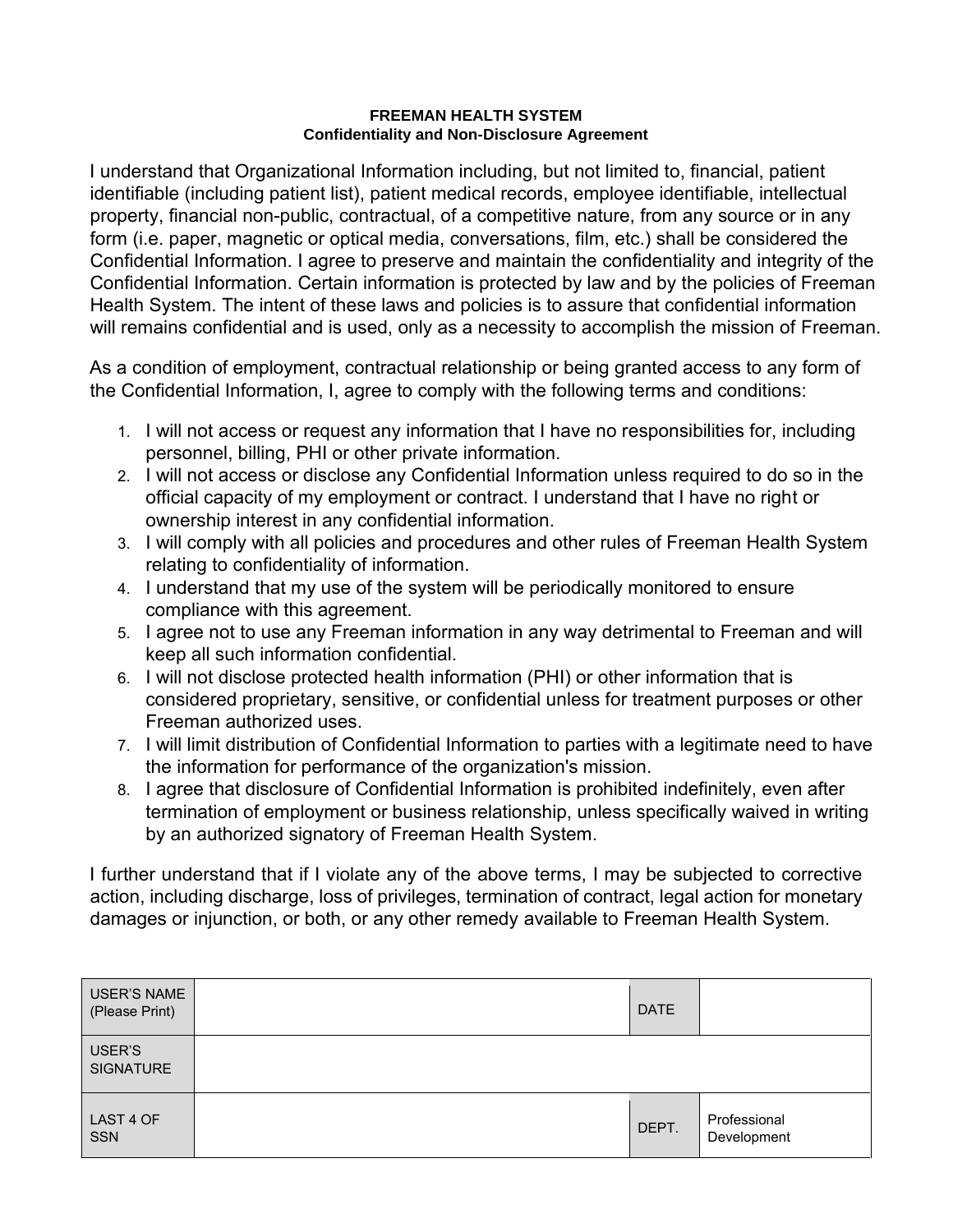

# **Observational Experience Agreement**

# **Definition:**

Freeman Health System defines an observational experience as the observation of a medical professional in his/her professional role with no physical patient contact. The observer is not allowed to document in the medical record or participate in clinical care of the patient including procedures. The observer should only interact with patients in the presence of the medical professional. The observational experience does not fulfill any clinical or residency requirements; nor does it provide any hands-on experience. The experience is unpaid and is designed as a one-time observation and is only available to individuals.

# **Agreement:**

- I understand that I will not receive academic credit for this experience. This experience does not constitute medical education or direct patient care experience.
- I understand that I am not to function as a medical student, resident or medical staff member at the facility.
- I agree not to represent myself as such either now or in the future. I must refer to this experience as an "observation", not as an elective, externship, voluntary experience, or clinical rotation.
- I understand that I will not provide any hands-on care during this experience. I will not, by way of example, take a medical history, examine a patient, provide medical advice to a patient, assist in procedures, or write/document in the medical record.
- I will inform each patient that I observe that I am an observer, and ask his or her permission. If permission is refused, I will leave the area. I understand that all observations are confidential and cannot be disclosed.
- I understand that I will not have independent access to patient information (electronic or written) or restricted areas of the medical center.
- I understand that this experience is voluntary and does not give me preference for future employment at Freeman Health System.
- I assume all risk of injury to me that may occur because of my being an observer even if such injury is caused by the negligence of Freeman. I release Freeman and its employees from any liability to me.
- I understand that I may be exposed to one or more contagious diseases, body fluids and other hazards; I agree to follow all safety precautions required by Freeman policies and good practices.
- I agree to maintain a safe distance from a disruptive patient.
- I agree not to handle biohazards or "sharps" including needles.

By signing below, I acknowledge that I have read and understand the above statements.

#### **(If the observer is under the age of 18, a parent or guardian must also sign below consenting to the observation.)**

| <b>Observer (Job Shadowing Participant)</b>                              |  |      |  |  |
|--------------------------------------------------------------------------|--|------|--|--|
| Observer Name (Print)                                                    |  | Date |  |  |
| <b>Observer Signature</b>                                                |  |      |  |  |
| Parent or guardian consenting to observation for student under age of 18 |  |      |  |  |
| Parent/Guardian Name (Print)                                             |  | Date |  |  |
| Parent/Guardian Signature                                                |  |      |  |  |